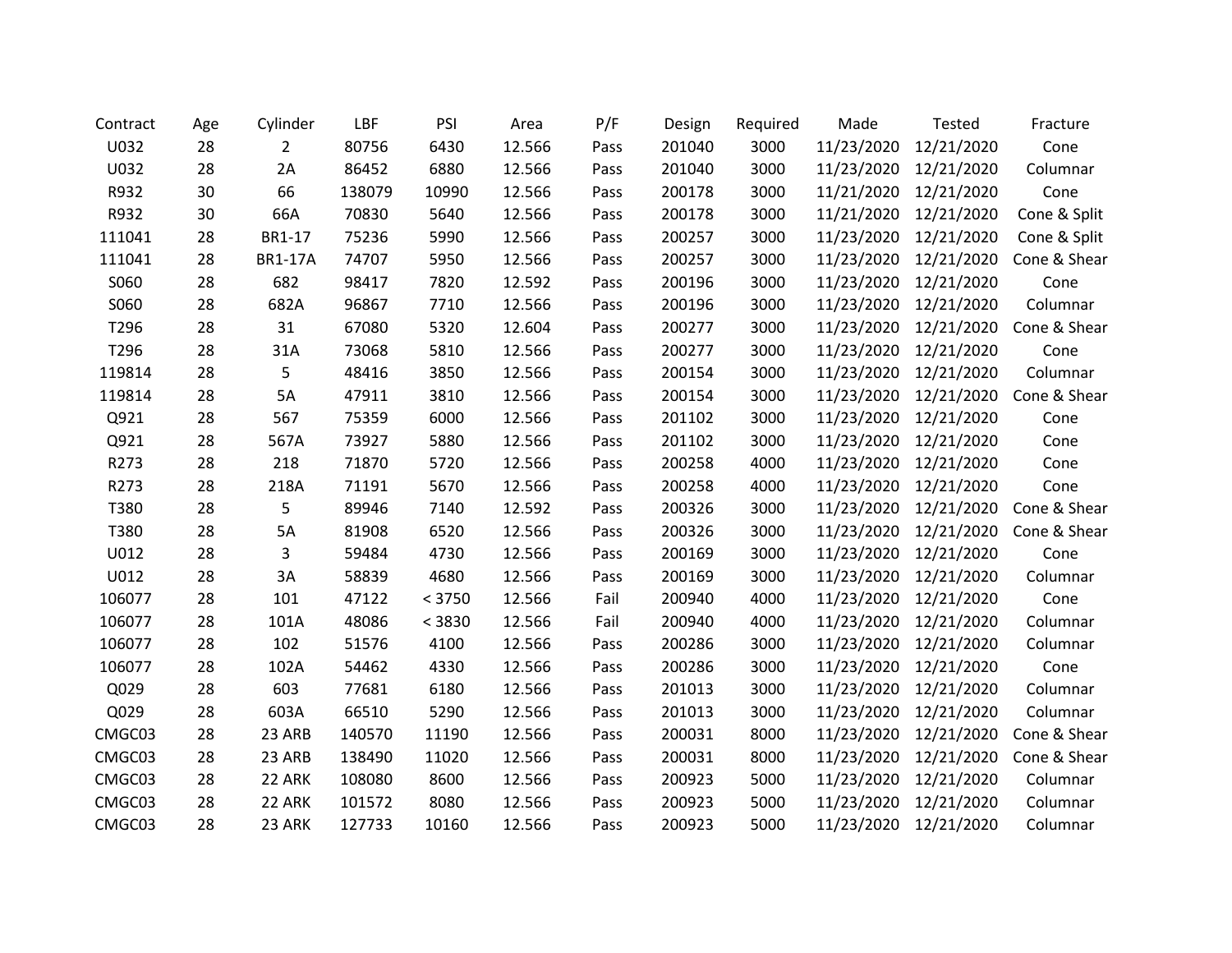| CMGC03 | 28 | 23 ARK         | 125500 | 9990 | 12.566 | Pass | 200923         | 5000 | 11/23/2020 | 12/21/2020            | Cone & Shear |
|--------|----|----------------|--------|------|--------|------|----------------|------|------------|-----------------------|--------------|
| S272   | 28 | 168            | 107916 | 8590 | 12.566 | Pass |                | 4000 | 11/23/2020 | 12/21/2020            | Columnar     |
| S272   | 28 | 168A           | 93804  | 7460 | 12.566 | Pass |                | 4000 |            | 11/23/2020 12/21/2020 | Cone & Shear |
| S272   | 28 | 169            | 106037 | 8440 | 12.566 | Pass | 200784         | 4000 | 11/23/2020 | 12/21/2020            | Columnar     |
| S272   | 28 | 169A           | 105534 | 8400 | 12.566 | Pass | 200784         | 4000 | 11/23/2020 | 12/21/2020            | Cone & Shear |
| T014   | 28 | 99             | 100212 | 7970 | 12.566 | Pass | 200360         | 4500 |            | 11/23/2020 12/21/2020 | Cone & Shear |
| T014   | 28 | 99A            | 101517 | 8080 | 12.566 | Pass | 200360         | 4500 | 11/23/2020 | 12/21/2020            | Cone & Shear |
| U913   | 28 | 3              | 92085  | 7330 | 12.566 | Pass | 201120         | 3500 | 11/23/2020 | 12/21/2020            | Cone         |
| U913   | 28 | 3A             | 95815  | 7620 | 12.566 | Pass | 201120         | 3500 |            | 11/23/2020 12/21/2020 | Cone & Shear |
| R279   | 28 | 291A           | 60782  | 4830 | 12.592 | Pass | 200178         | 3000 | 11/23/2020 | 12/21/2020            | Cone & Split |
| R279   | 28 | 291A           | 60435  | 4810 | 12.566 | Pass | 200178         | 3000 | 11/23/2020 | 12/21/2020            | Shear        |
| 123629 | 28 | 9A             | 70002  | 5550 | 12.617 | Pass | 200318         | 3000 |            | 11/23/2020 12/21/2020 | Cone         |
| 123629 | 28 | 9A             | 68825  | 5480 | 12.566 | Pass | 200318         | 3000 | 11/23/2020 | 12/21/2020            | Columnar     |
| P230   | 28 | 1980           | 57518  | 4580 | 12.566 | Pass | 200154         | 3000 |            | 11/23/2020 12/21/2020 | Cone & Shear |
| P230   | 28 | 1980A          | 56296  | 4480 | 12.566 | Pass | 200154         | 3000 |            | 11/23/2020 12/21/2020 | Cone         |
| T079   | 28 | 217A           | 87510  | 6960 | 12.566 | Pass | 200065         | 3000 | 11/23/2020 | 12/21/2020            | Cone         |
| T079   | 28 | 217A           | 91436  | 7280 | 12.566 | Pass | 200065         | 3000 | 11/23/2020 | 12/21/2020            | Columnar     |
| T079   | 28 | 218A           | 72721  | 5780 | 12.585 | Pass | 200067         | 3000 |            | 11/23/2020 12/21/2020 | Cone         |
| T079   | 28 | 218A           | 67934  | 5410 | 12.566 | Pass | 200067         | 3000 | 11/23/2020 | 12/21/2020            | Cone & Shear |
| T336   | 28 | 112            | 70891  | 5640 | 12.566 | Pass | 2011169        | 3000 |            | 11/23/2020 12/21/2020 | Cone & Shear |
| T336   | 28 | 112A           | 67703  | 5390 | 12.566 | Pass | 2011169        | 3000 |            | 11/23/2020 12/21/2020 | Cone & Shear |
| S060   | 14 | 178D           | 79077  | 6290 | 12.566 | Pass | 200199         | 4000 | 12/7/2020  | 12/21/2020            | Columnar     |
| S060   | 14 | 178E           | 80149  | 6380 | 12.566 | Pass | 200199         | 4000 | 12/7/2020  | 12/21/2020            | Cone & Shear |
| S272   | 28 | 170            | 76834  | 6110 | 12.566 | Pass | <b>BAG MIX</b> | 4000 |            | 11/23/2020 12/21/2020 | Columnar     |
| S272   | 28 | 170A           | 79976  | 6360 | 12.566 | Pass | <b>BAG MIX</b> | 4000 | 11/23/2020 | 12/21/2020            | Columnar     |
| S272   | 28 | 167            | 101806 | 8100 | 12.566 | Pass | 200784         | 4000 |            | 11/23/2020 12/21/2020 | Shear        |
| S272   | 28 | 167A           | 102217 | 8130 | 12.566 | Pass | 200784         | 4000 | 11/23/2020 | 12/21/2020            | Cone         |
| 111041 | 28 | BR1-18         | 82402  | 6560 | 12.566 | Pass | 200257         | 3000 | 11/24/2020 | 12/22/2020            | Cone         |
| 111041 | 28 | <b>BR1-18A</b> | 83077  | 6610 | 12.566 | Pass | 200257         | 3000 | 11/24/2020 | 12/22/2020            | Cone & Shear |
| R273   | 28 | $D-17$         | 81695  | 6500 | 12.566 | Pass | 200258         | 4000 | 11/24/2020 | 12/22/2020            | Cone & Split |
| R273   | 28 | $D-17A$        | 84051  | 6690 | 12.566 | Pass | 200258         | 4000 | 11/24/2020 | 12/22/2020            | Cone         |
| R273   | 28 | D17AR          | 85148  | 6780 | 12.566 | Pass | 200258         | 4000 |            | 11/24/2020 12/22/2020 | Cone         |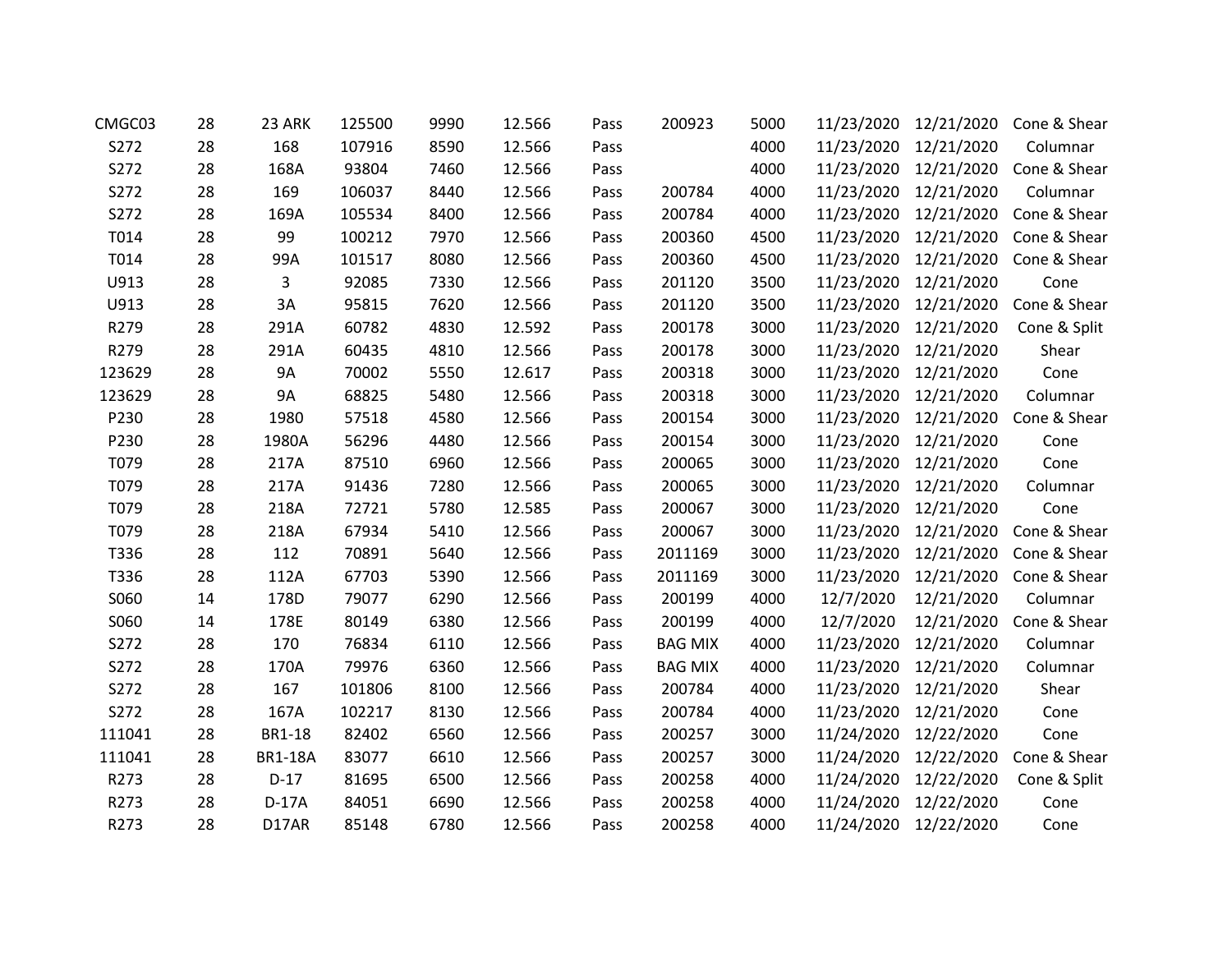| R273   | 28 | D17AR1  | 80274  | 6390  | 12.566 | Pass | 200258 | 4000 |                       | 11/24/2020 12/22/2020 | Cone & Shear |
|--------|----|---------|--------|-------|--------|------|--------|------|-----------------------|-----------------------|--------------|
| R273   | 28 | $D-18$  | 79696  | 6340  | 12.566 | Pass | 200258 | 4000 | 11/24/2020            | 12/22/2020            | Columnar     |
| R273   | 28 | D-18A   | 78265  | 6230  | 12.566 | Pass | 200258 | 4000 |                       | 11/24/2020 12/22/2020 | Columnar     |
| R273   | 28 | $D-19$  | 86117  | 6850  | 12.566 | Pass | 200258 | 4000 |                       | 11/24/2020 12/22/2020 | Cone & Shear |
| R273   | 28 | $D-19A$ | 78138  | 6220  | 12.566 | Pass | 200258 | 4000 | 11/24/2020            | 12/22/2020            | Cone & Shear |
| R273   | 28 | $D-20$  | 83993  | 6650  | 12.629 | Pass | 200258 | 4000 |                       | 11/24/2020 12/22/2020 | Columnar     |
| R273   | 28 | D-20A   | 81016  | 6450  | 12.566 | Pass | 200258 | 4000 | 11/24/2020            | 12/22/2020            | Columnar     |
| R273   | 28 | $D-21$  | 81428  | 6480  | 12.566 | Pass | 200258 | 4000 |                       | 11/24/2020 12/22/2020 | Columnar     |
| R273   | 28 | $D-21A$ | 80940  | 6440  | 12.566 | Pass | 200258 | 4000 |                       | 11/24/2020 12/22/2020 | Columnar     |
| R273   | 28 | $D-22$  | 79376  | 6320  | 12.566 | Pass | 200258 | 4000 | 11/24/2020            | 12/22/2020            | Cone & Split |
| R273   | 28 | $D-22A$ | 79504  | 6330  | 12.566 | Pass | 200258 | 4000 | 11/24/2020            | 12/22/2020            | Cone         |
| S060   | 28 | 683     | 98030  | 7800  | 12.566 | Pass | 200196 | 3000 |                       | 11/24/2020 12/22/2020 | Cone         |
| S060   | 28 | 683A    | 100186 | 7970  | 12.566 | Pass | 200196 | 3000 | 11/24/2020            | 12/22/2020            | Cone         |
| T296   | 28 | 32      | 95545  | 7600  | 12.566 | Pass | 200277 | 3000 |                       | 11/24/2020 12/22/2020 | Shear        |
| T296   | 28 | 32A     | 103264 | 8220  | 12.566 | Pass | 200277 | 3000 |                       | 11/24/2020 12/22/2020 | Columnar     |
| Q921   | 28 | 568     | 82518  | 6570  | 12.566 | Pass | 201102 | 3000 | 11/24/2020            | 12/22/2020            | Columnar     |
| Q921   | 28 | 568A    | 81916  | 6520  | 12.566 | Pass | 201102 | 3000 | 11/24/2020            | 12/22/2020            | Cone & Shear |
| T011   | 28 | 89      | 74160  | 5960  | 12.441 | Pass | 200763 | 3000 |                       | 11/24/2020 12/22/2020 | Cone & Shear |
| T011   | 28 | 89A     | 85455  | 6800  | 12.566 | Pass | 200763 | 3000 | 11/24/2020            | 12/22/2020            | Columnar     |
| T380   | 28 | 6       | 91499  | 7280  | 12.566 | Pass | 201165 | 3000 |                       | 11/24/2020 12/22/2020 | Cone & Shear |
| T380   | 28 | 6A      | 86272  | 6870  | 12.566 | Pass | 201165 | 3000 |                       | 11/24/2020 12/22/2020 | Cone & Shear |
| 111041 | 28 | 4 ARB   | 133824 | 10650 | 12.566 | Pass | 200031 | 8500 | 11/24/2020            | 12/22/2020            | Cone & Shear |
| 111041 | 28 | 4 ARB   | 136415 | 10860 | 12.566 | Pass | 200031 | 8500 | 11/24/2020 12/22/2020 |                       | Cone         |
| M089   | 28 | 279     | 106117 | 8440  | 12.566 | Pass | 620003 | 3000 |                       | 11/24/2020 12/22/2020 | Cone & Shear |
| M089   | 28 | 279A    | 111270 | 8850  | 12.566 | Pass | 620003 | 3000 |                       | 11/24/2020 12/22/2020 | Cone         |
| CMGC03 | 28 | 24 ARK  | 127954 | 10180 | 12.566 | Pass | 200923 | 5000 |                       | 11/24/2020 12/22/2020 | Columnar     |
| CMGC03 | 28 | 24 ARK  | 132686 | 10560 | 12.566 | Pass | 200923 | 5000 | 11/24/2020            | 12/22/2020            | Columnar     |
| CMGC03 | 28 | 25 ARK  | 136974 | 10900 | 12.566 | Pass | 200923 | 5000 | 11/24/2020            | 12/22/2020            | Cone & Shear |
| CMGC03 | 28 | 25 ARK  | 138894 | 11050 | 12.566 | Pass | 200923 | 5000 | 11/24/2020 12/22/2020 |                       | Cone         |
| T336   | 28 | 4       | 48845  | 3890  | 12.566 | Pass | 200479 | 3000 | 11/24/2020            | 12/22/2020            | Cone & Shear |
| T336   | 28 | 4A      | 46994  | 3740  | 12.566 | Pass | 200479 | 3000 | 11/24/2020            | 12/22/2020            | Columnar     |
| U913   | 28 | 4A      | 73839  | 5880  | 12.566 | Pass | 201120 | 3500 | 11/24/2020 12/22/2020 |                       | Cone         |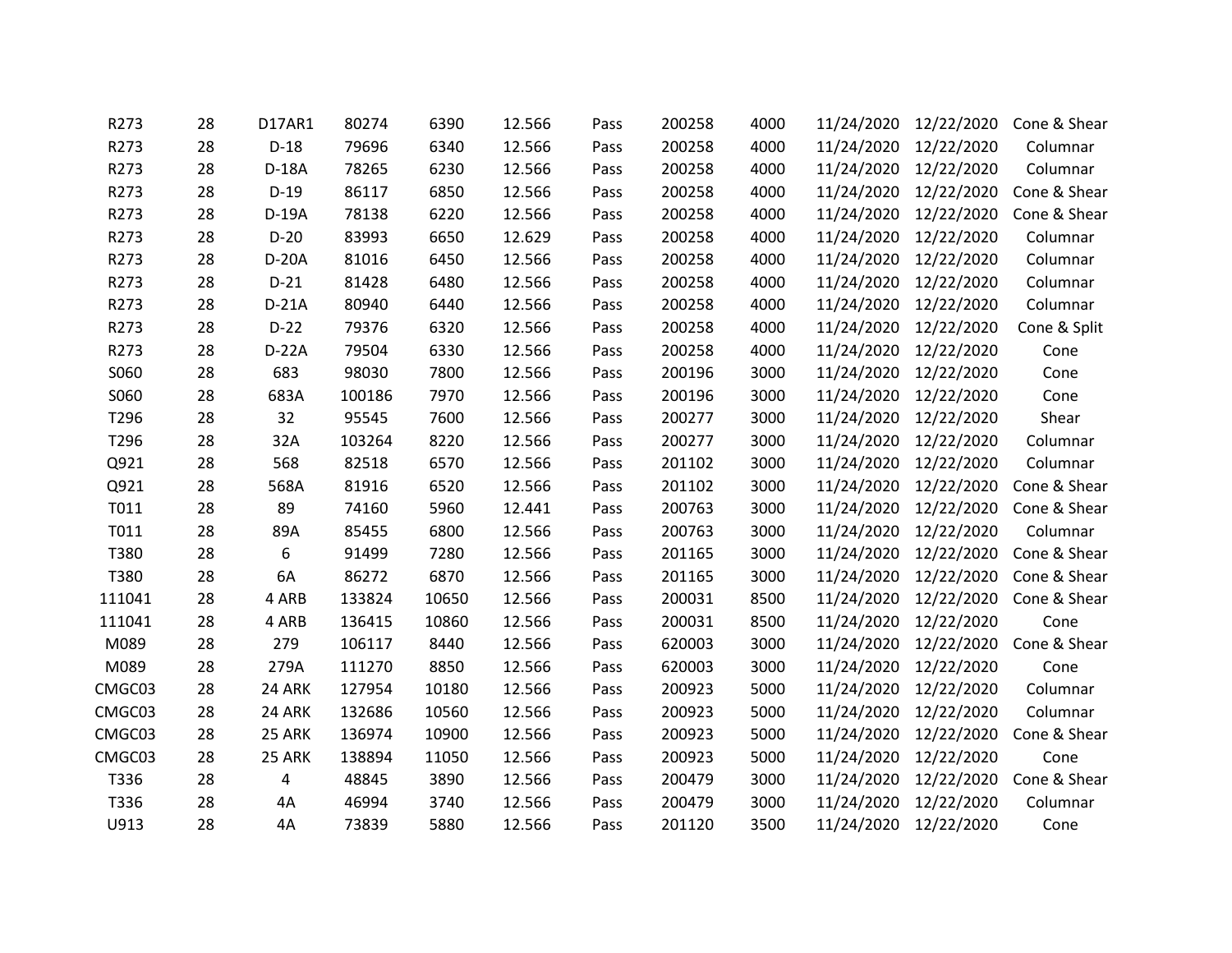| U913   | 28 | 4A    | 76288  | 6070 | 12.566 | Pass | 201120 | 3500 | 11/24/2020 | 12/22/2020            | Columnar     |
|--------|----|-------|--------|------|--------|------|--------|------|------------|-----------------------|--------------|
| P230   | 28 | 1981  | 47763  | 3800 | 12.566 | Pass | 200154 | 3000 | 11/24/2020 | 12/22/2020            | Columnar     |
| P230   | 28 | 1981A | 53000  | 4220 | 12.566 | Pass | 200154 | 3000 |            | 11/24/2020 12/22/2020 | Cone         |
| CMGC03 | 28 | 77    | 101576 | 8070 | 12.592 | Pass | 200392 | 3000 | 11/24/2020 | 12/22/2020            | Cone & Split |
| CMGC03 | 28 | 77A   | 98386  | 7830 | 12.566 | Pass | 200392 | 3000 | 11/24/2020 | 12/22/2020            | Cone & Shear |
| CMGC03 | 28 | 78    | 91104  | 7250 | 12.566 | Pass | 200392 | 3000 | 11/24/2020 | 12/22/2020            | Cone & Split |
| CMGC03 | 28 | 78A   | 95408  | 7590 | 12.566 | Pass | 200392 | 3000 | 11/24/2020 | 12/22/2020            | Cone & Shear |
| S234   | 28 | 74    | 73822  | 5870 | 12.566 | Pass | 201119 | 4000 | 11/24/2020 | 12/22/2020            | Cone & Shear |
| S234   | 28 | 74A   | 75357  | 6000 | 12.566 | Pass | 201119 | 4000 | 11/24/2020 | 12/22/2020            | Cone & Shear |
| S234   | 28 | 74Z   | 73148  | 5820 | 12.566 | Pass | 201119 | 4000 | 11/24/2020 | 12/22/2020            | Cone         |
| S234   | 28 | 74Z   | 75411  | 6000 | 12.566 | Pass | 201119 | 4000 | 11/24/2020 | 12/22/2020            | Columnar     |
| S234   | 28 | 75    | 77085  | 6130 | 12.566 | Pass | 201119 | 4000 | 11/24/2020 | 12/22/2020            | Cone & Shear |
| S234   | 28 | 75A   | 79300  | 6310 | 12.566 | Pass | 201119 | 4000 | 11/24/2020 | 12/22/2020            | Cone & Shear |
| S234   | 28 | 76    | 67941  | 5410 | 12.566 | Pass | 201119 | 4000 | 11/24/2020 | 12/22/2020            | Cone         |
| S234   | 28 | 76A   | 66556  | 5300 | 12.566 | Pass | 201119 | 4000 | 11/24/2020 | 12/22/2020            | Cone & Shear |
| S324   | 28 | 77    | 63130  | 5020 | 12.566 | Pass | 201119 | 4000 | 11/24/2020 | 12/22/2020            | Columnar     |
| S324   | 28 | 77A   | 67850  | 5400 | 12.566 | Pass | 201119 | 4000 | 11/24/2020 | 12/22/2020            | Cone         |
| S234   | 28 | 78    | 79095  | 6290 | 12.566 | Pass | 201119 | 4000 | 11/24/2020 | 12/22/2020            | Cone & Shear |
| S234   | 28 | 78A   | 85824  | 6830 | 12.566 | Pass | 201119 | 4000 | 11/24/2020 | 12/22/2020            | Cone & Shear |
| S234   | 28 | 79    | 76666  | 6100 | 12.566 | Pass | 201119 | 4000 |            | 11/24/2020 12/22/2020 | Cone & Split |
| S234   | 28 | 79A   | 70853  | 5640 | 12.566 | Pass | 201119 | 4000 | 11/24/2020 | 12/22/2020            | Cone & Shear |
| S234   | 28 | 80A   | 72692  | 5780 | 12.566 | Pass | 201119 | 4000 | 11/24/2020 | 12/22/2020            | Columnar     |
| S234   | 28 | 80A   | 66843  | 5320 | 12.566 | Pass | 201119 | 4000 | 11/24/2020 | 12/22/2020            | Cone & Shear |
| T336   | 28 | 113   | 78200  | 6220 | 12.566 | Pass | 201169 | 3000 | 11/24/2020 | 12/22/2020            | Cone         |
| T336   | 28 | 113A  | 73420  | 5840 | 12.566 | Pass | 201169 | 3000 | 11/24/2020 | 12/22/2020            | Cone & Shear |
| T336   | 28 | 114   | 96108  | 7650 | 12.566 | Pass | 201031 | 4500 | 11/24/2020 | 12/22/2020            | Cone & Shear |
| T336   | 28 | 114A  | 105683 | 8410 | 12.566 | Pass | 201031 | 4500 | 11/24/2020 | 12/22/2020            | Cone         |
| S202   | 28 | 277   | 56556  | 4500 | 12.566 | Pass | 200150 | 3000 | 11/24/2020 | 12/22/2020            | Cone & Split |
| S202   | 28 | 277A  | 67777  | 5390 | 12.566 | Pass | 200150 | 3000 | 11/24/2020 | 12/22/2020            | Cone & Shear |
| S202   | 28 | 278   | 69869  | 5540 | 12.604 | Pass | 200753 | 4000 | 11/24/2020 | 12/22/2020            | Cone & Shear |
| S202   | 28 | 278A  | 71901  | 5720 | 12.566 | Pass | 200753 | 4000 | 11/24/2020 | 12/22/2020            | Columnar     |
| S272   | 28 | 171   | 57505  | 4570 | 12.592 | Pass | 201012 | 3000 | 11/24/2020 | 12/22/2020            | Columnar     |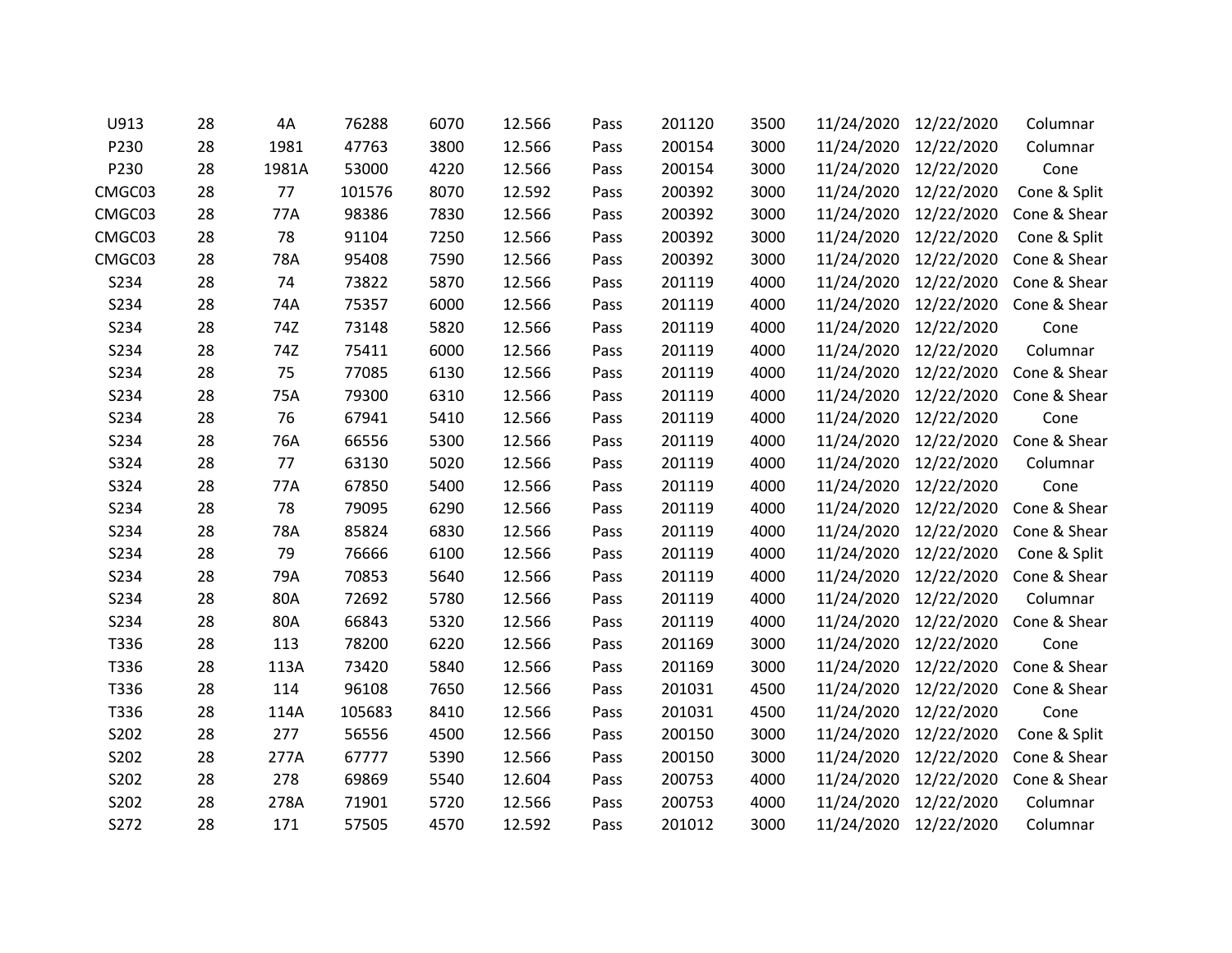| S272        | 28 | 171A           | 58319  | 4640 | 12.566 | Pass | 201012 | 3000 | 11/24/2020            | 12/22/2020            | Columnar                           |
|-------------|----|----------------|--------|------|--------|------|--------|------|-----------------------|-----------------------|------------------------------------|
| S272        | 28 | 172            | 65136  | 5180 | 12.566 | Pass | 201012 | 3000 | 11/24/2020            | 12/22/2020            | Cone                               |
| S272        | 28 | 172A           | 67767  | 5390 | 12.566 | Pass | 201012 | 3000 | 11/24/2020 12/22/2020 |                       | Cone                               |
| S272        | 28 | 173            | 75446  | 6000 | 12.566 | Pass | 201012 | 3000 | 11/24/2020            | 12/22/2020            | Cone & Shear                       |
| S272        | 28 | 173A           | 76233  | 6070 | 12.566 | Pass | 201012 | 3000 | 11/24/2020            | 12/22/2020            | Cone & Shear                       |
| S272        | 28 | 174            | 71945  | 5730 | 12.566 | Pass | 201012 | 3000 | 11/24/2020            | 12/22/2020            | Columnar                           |
| S272        | 28 | 174A           | 69158  | 5500 | 12.566 | Pass | 201012 | 3000 | 11/24/2020            | 12/22/2020            | Cone & Shear                       |
| DB1801      | 28 | 475            | 91797  | 7300 | 12.566 | Pass | 200648 | 4000 | 11/24/2020            | 12/22/2020            | Cone & Shear                       |
| DB1801      | 28 | 475A           | 87519  | 6960 | 12.566 | Pass | 200648 | 4000 |                       | 11/24/2020 12/22/2020 | Cone & Shear                       |
| DB1801      | 28 | 476            | 74043  | 5880 | 12.585 | Pass | 200392 | 3000 | 11/24/2020            | 12/22/2020            | Cone & Shear                       |
| DB1801      | 28 | 476A           | 71049  | 5650 | 12.566 | Pass | 200392 | 3000 | 11/24/2020            | 12/22/2020            | Cone                               |
| S060        | 11 | 179B           | 56577  | 4500 | 12.566 | Pass | 200199 | 4000 | 12/11/2020            | 12/23/2020            | Cone & Split                       |
| S060        | 11 | 179C           | 54418  | 4330 | 12.566 | Pass | 200199 | 4000 | 12/11/2020            | 12/23/2020            | Columnar                           |
| U046        | 28 | 16             | 54266  | 4320 | 12.566 | Pass | 200169 | 3000 |                       | 11/25/2020 12/23/2020 | Cone & Shear                       |
| U046        | 28 | 16A            | 53910  | 4290 | 12.566 | Pass | 200169 | 3000 |                       | 11/25/2020 12/23/2020 | Cone & Shear                       |
| U221        | 28 | 3A             | 58699  | 4660 | 12.592 | Pass | 200169 | 3000 | 11/25/2020            | 12/23/2020            | Cone & Shear                       |
| U221        | 28 | 3B             | 62217  | 4950 | 12.566 | Pass | 200169 | 3000 | 11/25/2020            | 12/23/2020            | Cone & Shear                       |
| 106077      | 28 | 103            | 52382  | 4170 | 12.566 | Pass | 200940 | 4000 | 11/25/2020 12/23/2020 |                       | Shear                              |
| 106077      | 28 | 103A           | 53477  | 4260 | 12.566 | Pass | 200940 | 4000 | 11/25/2020            | 12/23/2020            | Cone                               |
| 106077      | 28 | 104            | 58160  | 4630 | 12.566 | Pass | 200286 | 3000 | 11/25/2020 12/23/2020 |                       | Columnar                           |
| 106077      | 28 | 104A           | 56221  | 4470 | 12.566 | Pass | 200286 | 3000 | 11/25/2020            | 12/23/2020            | Cone & Shear                       |
| <b>U088</b> | 28 | 19             | 54642  | 4340 | 12.592 | Pass | 200201 | 3000 | 11/25/2020            | 12/23/2020            | Cone                               |
| <b>U088</b> | 28 | 19A            | 53977  | 4300 | 12.566 | Pass | 200201 | 3000 | 11/25/2020            | 12/23/2020            | Cone                               |
| U299        | 28 | $\mathbf{1}$   | 69724  | 5550 | 12.566 | Pass | 200337 | 3000 | 11/25/2020 12/23/2020 |                       | Cone                               |
| U299        | 28 | 1A             | 70860  | 5640 | 12.566 | Pass | 200337 | 3000 | 11/25/2020            | 12/23/2020            | Columnar                           |
| U057        | 28 | $\overline{7}$ | 54898  | 4360 | 12.598 | Pass | 200456 | 3000 | 11/25/2020 12/23/2020 |                       | Cone                               |
| U057        | 28 | 7A             | 57944  | 4610 | 12.566 | Pass | 200456 | 3000 | 11/25/2020            | 12/23/2020            | Columnar                           |
| U276        | 28 | $\mathbf{1}$   | 72840  | 5800 | 12.566 | Pass | 201009 | 3000 | 11/25/2020            | 12/23/2020            | Cone & Shear                       |
| U276        | 28 | 1A             | 71336  | 5680 | 12.566 | Pass | 201009 | 3000 | 11/25/2020            | 12/23/2020            | Cone & Shear                       |
| P230        | 28 | 1982           | 55575  | 4420 | 12.566 | Pass | 200154 | 3000 | 11/25/2020            | 12/23/2020            | Cone & Shear                       |
| P230        | 28 | 1982A          | 52239  | 4160 | 12.566 | Pass | 200154 | 3000 | 11/25/2020            | 12/23/2020            | Cone & Shear                       |
| T079        | 28 | 219            | 147506 | 5220 | 28.274 | Pass | 200617 | 3000 |                       |                       | 11/25/2020 12/23/2020 Cone & Shear |